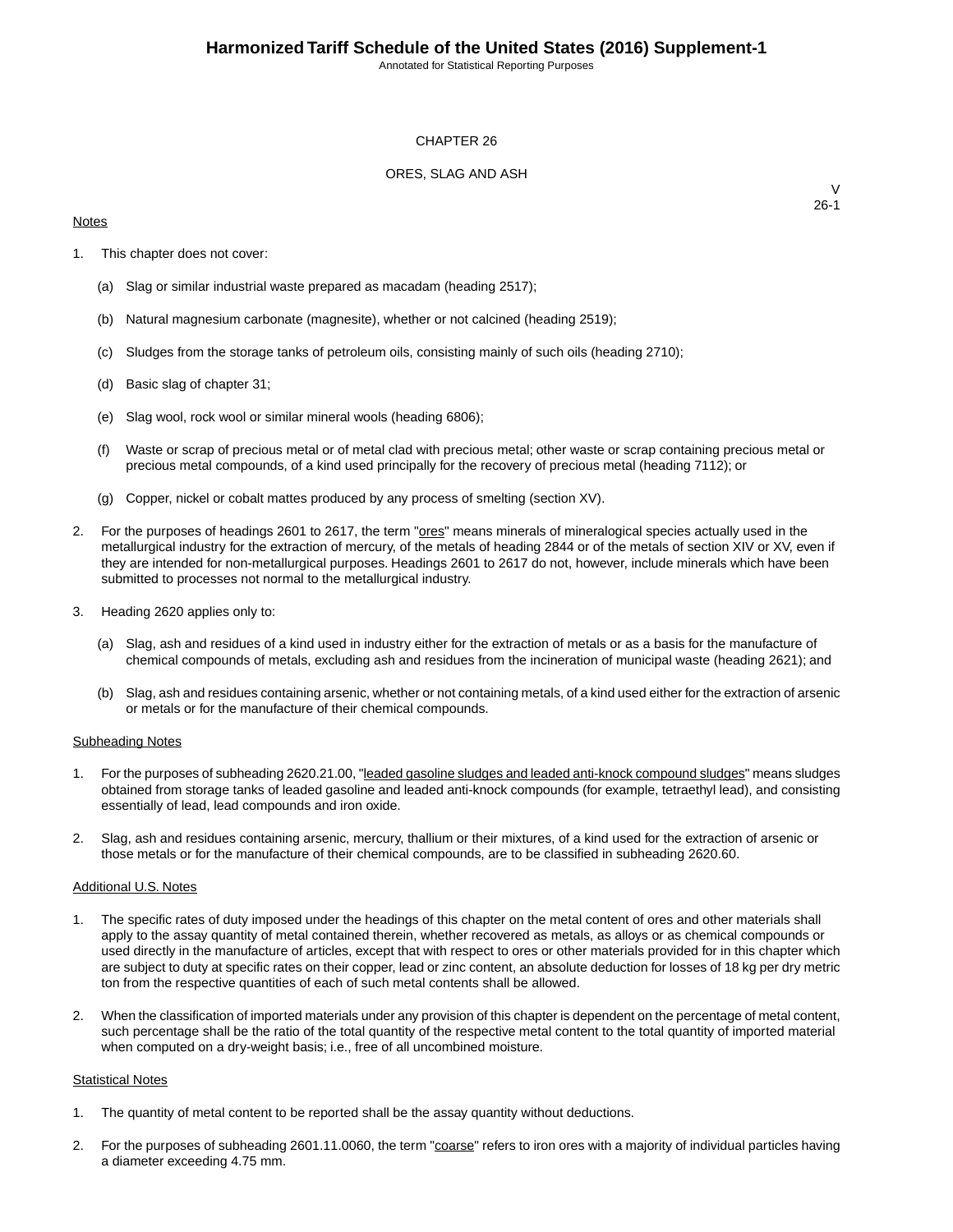Annotated for Statistical Reporting Purposes

Statistical Notes (con.) V 26-2

3. For the purposes of any of the ten-digit subheadings appearing under the eight-digit subheadings 2603.00.00, 2604.00.00, 2607.00.00, 2608.00.00, 2616.10.00, 2616.90.00, 2620.19.60, 2620.21.00, 2620.29.00 or 2620.30.00, (as well as the ten-digit subheadings 2620.99.7540, 2620.99.7560 or 2620.99.7580) for each statistical description specifying that a named metal content is to be reported, the weight and value of such metal contained in any shipment of the ores, concentrates, slag, ash or residues entered under such subheading shall be reported under each applicable statistical reporting number. If a product covered by one of these provisions includes more than one of the named metals, it would be necessary to enter multiple ten-digit subheadings with the weight and value of each metal indicated under the appropriate ten-digit subheading.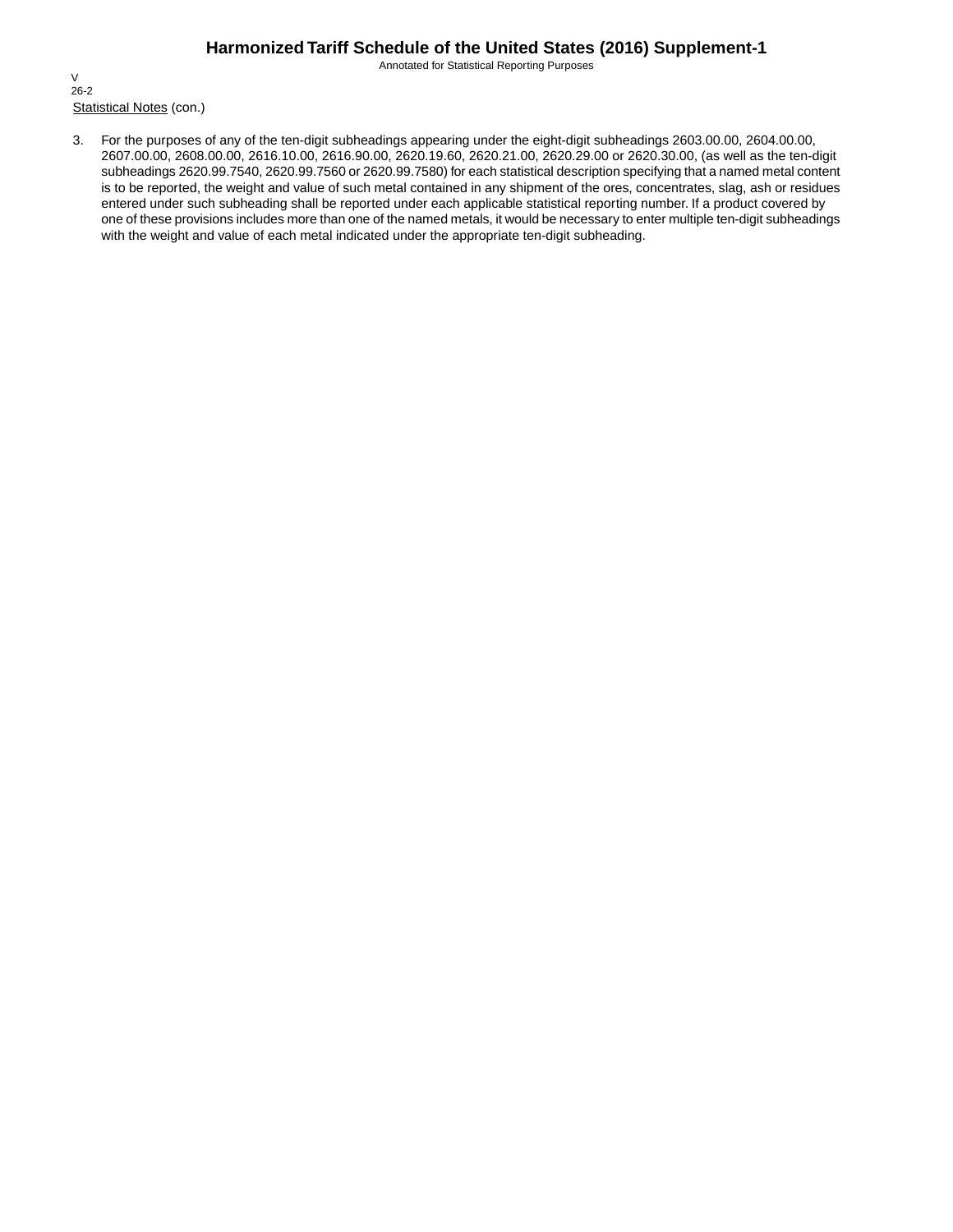Annotated for Statistical Reporting Purposes

| Heading/           | Stat.          |                                                                                                                             | Unit            |                            | Rates of Duty                                                                         |                                                                                                  |
|--------------------|----------------|-----------------------------------------------------------------------------------------------------------------------------|-----------------|----------------------------|---------------------------------------------------------------------------------------|--------------------------------------------------------------------------------------------------|
| Subheading         | Suf-<br>fix    | <b>Article Description</b>                                                                                                  | of<br>Quantity  |                            |                                                                                       | 2                                                                                                |
| 2601<br>2601.11.00 |                | Iron ores and concentrates, including roasted iron pyrites:<br>Iron ores and concentrates, other than roasted iron pyrites: |                 | General<br>Free            | Special                                                                               | Free                                                                                             |
|                    | 30<br>60<br>90 | Ores:                                                                                                                       |                 |                            |                                                                                       |                                                                                                  |
| 2601.12.00         | 30<br>60       |                                                                                                                             |                 | Free                       |                                                                                       | Free                                                                                             |
| 2601.20.00 00      | 90             |                                                                                                                             |                 |                            |                                                                                       | Free                                                                                             |
| 2602.00.00         |                | Manganese ores and concentrates, including ferruginous<br>manganese ores and concentrates with a manganese content          |                 |                            |                                                                                       | 2.2¢/kg on                                                                                       |
|                    | 40             | Containing less than 47 percent by weight of                                                                                |                 |                            |                                                                                       | manganese<br>content                                                                             |
|                    | 60             | Containing 47 percent or more by weight of manganese kg                                                                     | Mn kg<br>Mn kg  |                            |                                                                                       |                                                                                                  |
| 2603.00.00         |                |                                                                                                                             |                 | 1.7¢/kg on lead<br>content | Free (A, AU, BH,<br>CA, CL, CO, D, E,<br>IL, JO, KR, MA,<br>MX, OM, P, PA,<br>PE, SG) | 8.8¢/kg on<br>copper<br>$content +$<br>3.3¢/kg on<br>lead content<br>+3.7¢/kg on<br>zinc content |
|                    | 10             |                                                                                                                             |                 |                            |                                                                                       |                                                                                                  |
|                    | 20             |                                                                                                                             |                 |                            |                                                                                       |                                                                                                  |
|                    | 30             |                                                                                                                             |                 |                            |                                                                                       |                                                                                                  |
|                    | 40             |                                                                                                                             |                 |                            |                                                                                       |                                                                                                  |
|                    | 50             |                                                                                                                             |                 |                            |                                                                                       |                                                                                                  |
| 2604.00.00         |                |                                                                                                                             |                 | Free                       |                                                                                       | Free                                                                                             |
|                    | 40<br>80       |                                                                                                                             | kg <sub>1</sub> |                            |                                                                                       |                                                                                                  |
| 2605.00.00         |                |                                                                                                                             | kg              | Free                       |                                                                                       | Free                                                                                             |
|                    |                |                                                                                                                             | Co ka           |                            |                                                                                       |                                                                                                  |
| 2606.00.00         | 30             | Bauxite, calcined:                                                                                                          |                 | Free                       |                                                                                       | \$1/t                                                                                            |
|                    | 60             |                                                                                                                             |                 |                            |                                                                                       |                                                                                                  |
|                    | 90             |                                                                                                                             |                 |                            |                                                                                       |                                                                                                  |
|                    |                |                                                                                                                             |                 |                            |                                                                                       |                                                                                                  |
|                    |                |                                                                                                                             |                 |                            |                                                                                       |                                                                                                  |
|                    |                |                                                                                                                             |                 |                            |                                                                                       |                                                                                                  |
|                    |                |                                                                                                                             |                 |                            |                                                                                       |                                                                                                  |
|                    |                |                                                                                                                             |                 |                            |                                                                                       |                                                                                                  |
|                    |                |                                                                                                                             |                 |                            |                                                                                       |                                                                                                  |
|                    |                |                                                                                                                             |                 |                            |                                                                                       |                                                                                                  |

V 26-3

1/ Report value only of stated metal content.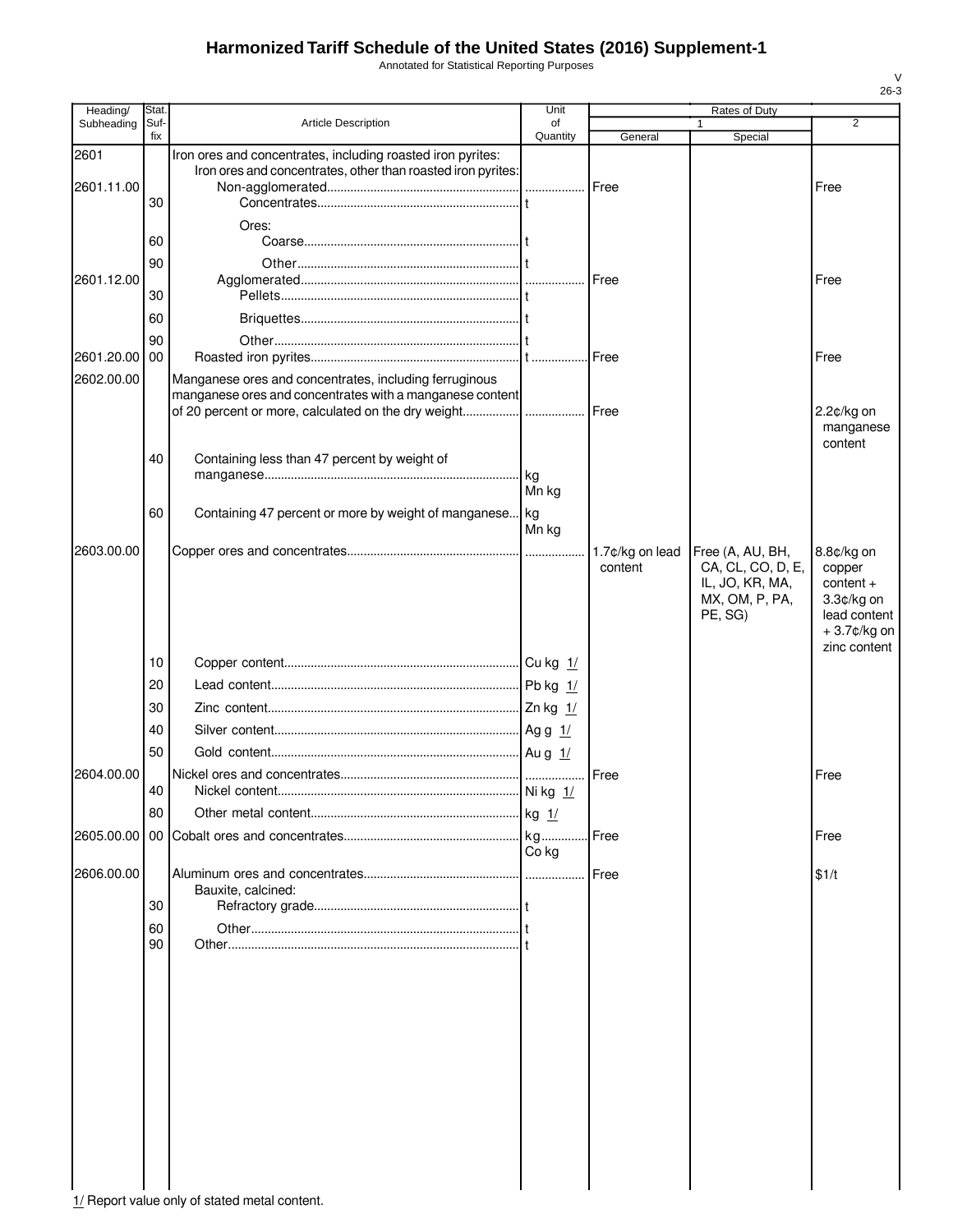Annotated for Statistical Reporting Purposes

| ۰. |
|----|

| Heading/      | Stat. |                                                              | Unit                             |                 | Rates of Duty     |                |
|---------------|-------|--------------------------------------------------------------|----------------------------------|-----------------|-------------------|----------------|
| Subheading    | Suf-  | <b>Article Description</b>                                   | of                               |                 |                   | $\overline{2}$ |
|               | fix   |                                                              | Quantity                         | General         | Special           |                |
| 2607.00.00    |       |                                                              |                                  | 1.1¢/kg on lead | Free (A, AU, BH,  | 8.8¢/kg on     |
|               |       |                                                              |                                  | content         | CA, CL, CO, D, E, | copper         |
|               |       |                                                              |                                  |                 | IL, JO, KR, MA,   | $content +$    |
|               |       |                                                              |                                  |                 | MX, OM, P, PA,    | 3.3¢/kg on     |
|               |       |                                                              |                                  |                 | PE, SG)           | lead content   |
|               |       |                                                              |                                  |                 |                   | +3.7¢/kg on    |
|               |       |                                                              |                                  |                 |                   | zinc content   |
|               | 10    |                                                              |                                  |                 |                   |                |
|               | 20    |                                                              |                                  |                 |                   |                |
|               | 30    |                                                              |                                  |                 |                   |                |
|               |       |                                                              |                                  |                 |                   |                |
|               | 40    |                                                              |                                  |                 |                   |                |
|               | 50    |                                                              |                                  |                 |                   |                |
| 2608.00.00    |       |                                                              |                                  | Free            |                   | 8.8¢/kg on     |
|               |       |                                                              |                                  |                 |                   | copper         |
|               |       |                                                              |                                  |                 |                   | $content +$    |
|               |       |                                                              |                                  |                 |                   | 3.3¢/kg on     |
|               |       |                                                              |                                  |                 |                   | lead content   |
|               |       |                                                              |                                  |                 |                   | $+3.7$ ¢/kg on |
|               |       |                                                              |                                  |                 |                   | zinc content   |
|               | 10    |                                                              |                                  |                 |                   |                |
|               | 20    |                                                              |                                  |                 |                   |                |
|               |       |                                                              |                                  |                 |                   |                |
|               | 30    |                                                              |                                  |                 |                   |                |
|               | 40    |                                                              |                                  |                 |                   |                |
|               | 50    |                                                              |                                  |                 |                   |                |
|               |       |                                                              |                                  |                 |                   |                |
| 2609.00.00    | 00    |                                                              |                                  | Free            |                   | Free           |
|               |       |                                                              | Sn t                             |                 |                   |                |
| 2610.00.00    |       |                                                              |                                  | Free            |                   | Free           |
|               | 20    | Having a chromium content equivalent to not more than        |                                  |                 |                   |                |
|               |       |                                                              |                                  |                 |                   |                |
|               |       |                                                              | Cr <sub>2</sub> O <sub>3</sub> t |                 |                   |                |
|               |       |                                                              |                                  |                 |                   |                |
|               | 40    | Having a chromium content equivalent to more than 40         |                                  |                 |                   |                |
|               |       | percent but less than 46 percent chromic oxide $(Cr_2O_3)$ t |                                  |                 |                   |                |
|               |       |                                                              | $Cr_2O_3$ t                      |                 |                   |                |
|               | 60    | Having a chromium content equivalent to 46 percent or        |                                  |                 |                   |                |
|               |       |                                                              |                                  |                 |                   |                |
|               |       |                                                              | $Cr_2O_3$ t                      |                 |                   |                |
|               |       |                                                              |                                  |                 |                   |                |
| 2611.00       |       | Tungsten ores and concentrates:                              |                                  |                 |                   |                |
| 2611.00.30 00 |       |                                                              | kg                               | Free            |                   | \$1.10/kg on   |
|               |       |                                                              | W kg                             |                 |                   | tungsten       |
|               |       |                                                              |                                  |                 |                   | content        |
| 2611.00.60 00 |       |                                                              | kg                               | 37.5¢/kg on     | Free (A, AU, BH,  | \$1.10/kg on   |
|               |       |                                                              | W kg                             | tungsten        | CA, CL, CO, D, E, | tungsten       |
|               |       |                                                              |                                  | content         | IL, JO, KR, MA,   | content        |
|               |       |                                                              |                                  |                 | MX, OM, P, PA,    |                |
|               |       |                                                              |                                  |                 | PE, SG)           |                |
| 2612          |       | Uranium or thorium ores and concentrates:                    |                                  |                 |                   |                |
| 2612.10.00 00 |       |                                                              |                                  | Free            |                   | Free           |
| 2612.20.00    | 00    |                                                              |                                  | Free            |                   | Free           |
|               |       |                                                              |                                  |                 |                   |                |
|               |       |                                                              |                                  |                 |                   |                |
|               |       |                                                              |                                  |                 |                   |                |
|               |       |                                                              |                                  |                 |                   |                |
|               |       |                                                              |                                  |                 |                   |                |
|               |       |                                                              |                                  |                 |                   |                |
|               |       |                                                              |                                  |                 |                   |                |
|               |       |                                                              |                                  |                 |                   |                |
|               |       |                                                              |                                  |                 |                   |                |
|               |       |                                                              |                                  |                 |                   |                |

1/ Report value only of stated metal content.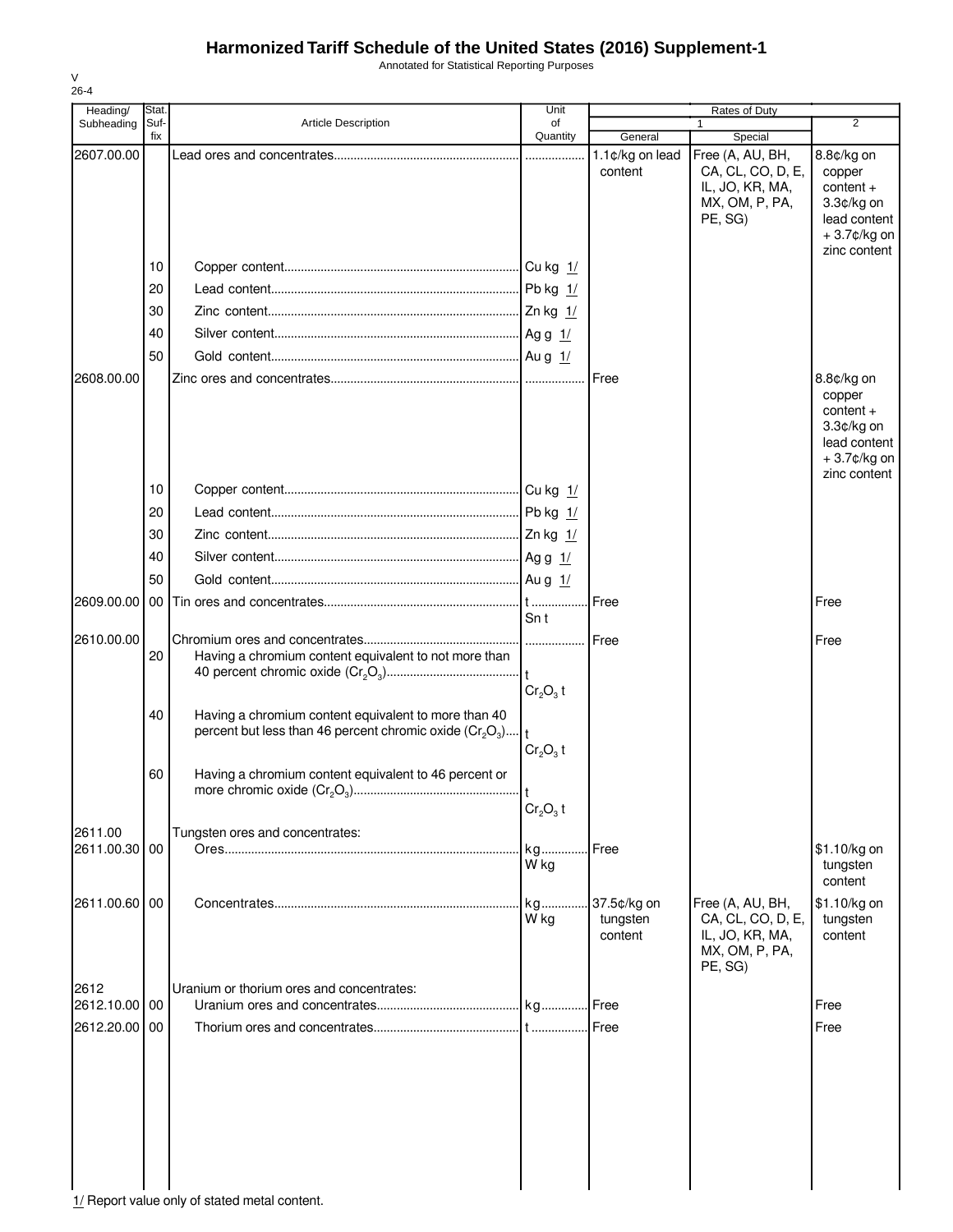Annotated for Statistical Reporting Purposes

| Heading/      | Stat.       |                                                           | Unit           | Rates of Duty   |                                   |                  |
|---------------|-------------|-----------------------------------------------------------|----------------|-----------------|-----------------------------------|------------------|
| Subheading    | Suf-<br>fix | Article Description                                       | of<br>Quantity | General         | $\mathbf{1}$<br>Special           | $\overline{2}$   |
| 2613          |             | Molybdenum ores and concentrates:                         |                |                 |                                   |                  |
| 2613.10.00 00 |             |                                                           | kg             | 12.8¢/kg on     | Free (A+, AU, BH,                 | \$1.10/kg on     |
|               |             |                                                           | Mo kg          | molybdenum      | CA, CL, CO, D, E,                 | molybdenum       |
|               |             |                                                           |                | content $+1.8%$ | IL, JO, KR, MA,<br>MX, OM, P, PA, | content +<br>15% |
|               |             |                                                           |                |                 | PE, SG)                           |                  |
| 2613.90.00 00 |             |                                                           | kg             | 17.8¢/kg on     | Free (A+, AU, BH,                 | 77.2¢/kg on      |
|               |             |                                                           | Mo kg          | molybdenum      | CA, CL, CO, D, E,                 | molybdenum       |
|               |             |                                                           |                | content         | IL, JO, KR, MA,                   | content          |
|               |             |                                                           |                |                 | MX, OM, P, PA,<br>PE, SG)         |                  |
| 2614.00       |             | Titanium ores and concentrates:                           |                |                 |                                   |                  |
| 2614.00.30 00 |             |                                                           |                |                 |                                   | 30%              |
| 2614.00.60    |             |                                                           |                | Free            |                                   | Free             |
|               | 20          |                                                           |                |                 |                                   |                  |
|               | 40          |                                                           |                |                 |                                   |                  |
| 2615          |             | Niobium (columbium), tantalum, vanadium or zirconium ores |                |                 |                                   |                  |
|               |             | and concentrates:                                         |                |                 |                                   |                  |
| 2615.10.00 00 |             |                                                           |                |                 |                                   | Free             |
| 2615.90       |             | Other:                                                    |                |                 |                                   |                  |
| 2615.90.30 00 |             | Synthetic tantalum-niobium (columbium)                    |                |                 |                                   |                  |
|               |             |                                                           |                |                 |                                   | 30%              |
| 2615.90.60    |             |                                                           |                | Free            |                                   | Free             |
|               | 30          | Niobium (columbium) ores and concentrates kg              |                |                 |                                   |                  |
|               | 60          |                                                           |                |                 |                                   |                  |
|               | 90          |                                                           |                |                 |                                   |                  |
|               |             |                                                           | $V_2O_5$ kg    |                 |                                   |                  |
|               |             |                                                           |                |                 |                                   |                  |
|               |             |                                                           |                |                 |                                   |                  |
|               |             |                                                           |                |                 |                                   |                  |
|               |             |                                                           |                |                 |                                   |                  |
|               |             |                                                           |                |                 |                                   |                  |
|               |             |                                                           |                |                 |                                   |                  |
|               |             |                                                           |                |                 |                                   |                  |
|               |             |                                                           |                |                 |                                   |                  |
|               |             |                                                           |                |                 |                                   |                  |
|               |             |                                                           |                |                 |                                   |                  |
|               |             |                                                           |                |                 |                                   |                  |
|               |             |                                                           |                |                 |                                   |                  |
|               |             |                                                           |                |                 |                                   |                  |
|               |             |                                                           |                |                 |                                   |                  |
|               |             |                                                           |                |                 |                                   |                  |
|               |             |                                                           |                |                 |                                   |                  |
|               |             |                                                           |                |                 |                                   |                  |
|               |             |                                                           |                |                 |                                   |                  |
|               |             |                                                           |                |                 |                                   |                  |
|               |             |                                                           |                |                 |                                   |                  |
|               |             |                                                           |                |                 |                                   |                  |
|               |             |                                                           |                |                 |                                   |                  |
|               |             |                                                           |                |                 |                                   |                  |
|               |             |                                                           |                |                 |                                   |                  |
|               |             |                                                           |                |                 |                                   |                  |
|               |             |                                                           |                |                 |                                   |                  |
|               |             |                                                           |                |                 |                                   |                  |
|               |             |                                                           |                |                 |                                   |                  |
|               |             |                                                           |                |                 |                                   |                  |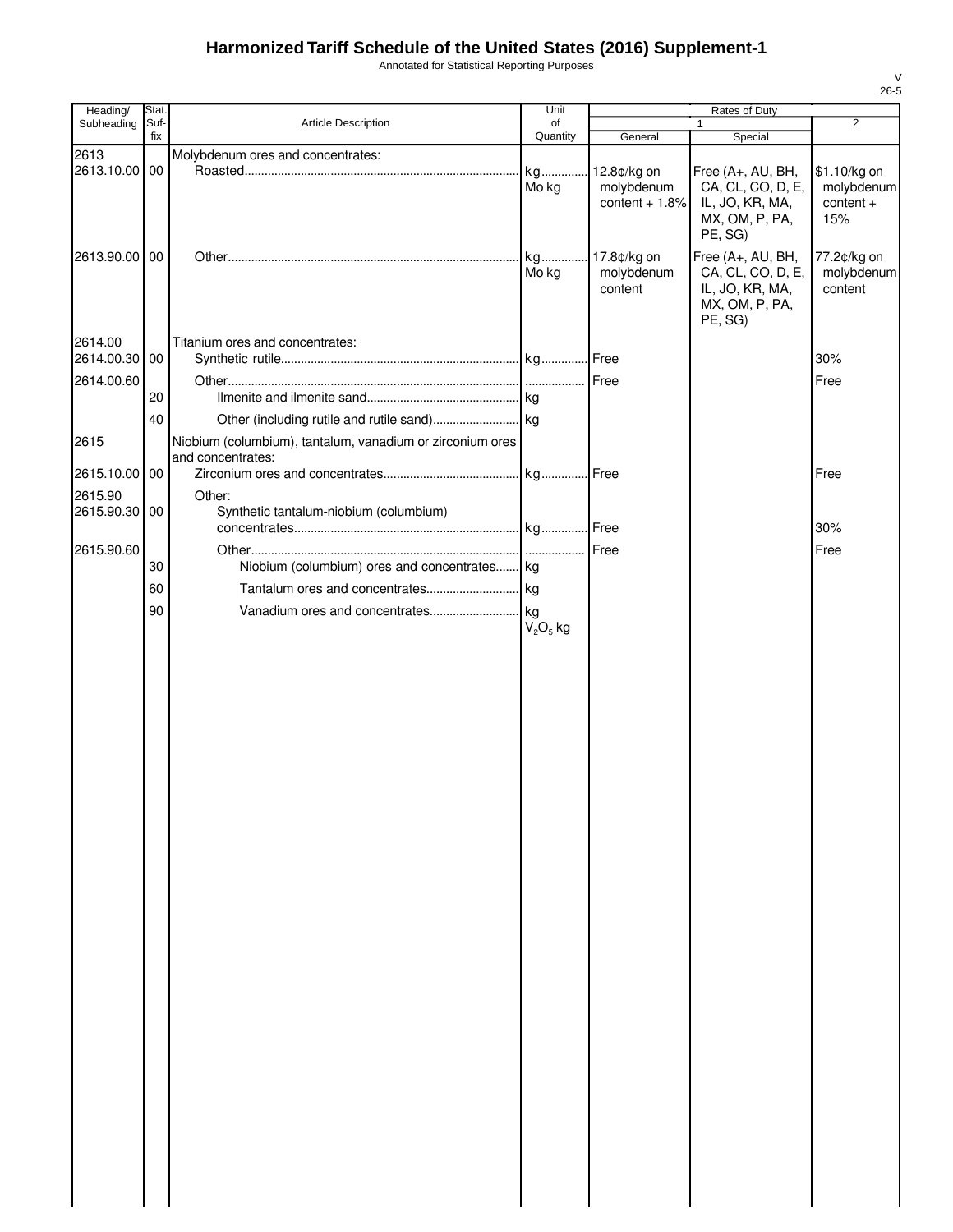Annotated for Statistical Reporting Purposes

| Heading/           | Stat.       |                                                                                                              | Unit           | Rates of Duty              |                                                                                        |                                                                                                     |
|--------------------|-------------|--------------------------------------------------------------------------------------------------------------|----------------|----------------------------|----------------------------------------------------------------------------------------|-----------------------------------------------------------------------------------------------------|
| Subheading         | Suf-<br>fix | <b>Article Description</b>                                                                                   | of<br>Quantity | General                    | 1<br>Special                                                                           | $\overline{2}$                                                                                      |
| 2616<br>2616.10.00 |             | Precious metal ores and concentrates:                                                                        |                | 0.8¢/kg on lead<br>content | Free (A+, AU, BH,<br>CA, CL, CO, D, E,<br>IL, JO, KR, MA,<br>MX, OM, P, PA,<br>PE, SG) | 8.8¢/kg on<br>copper<br>$content +$<br>3.3¢/kg on<br>lead content<br>+3.7¢/kg on<br>zinc content    |
|                    | 10          |                                                                                                              |                |                            |                                                                                        |                                                                                                     |
|                    | 20          |                                                                                                              |                |                            |                                                                                        |                                                                                                     |
|                    | 30          |                                                                                                              |                |                            |                                                                                        |                                                                                                     |
|                    | 40          |                                                                                                              |                |                            |                                                                                        |                                                                                                     |
|                    | 80          |                                                                                                              |                |                            |                                                                                        |                                                                                                     |
| 2616.90.00         |             |                                                                                                              |                | 1.7¢/kg on lead<br>content | Free (A+, AU, BH,<br>CA, CL, CO, D, E,<br>IL, JO, KR, MA,<br>MX, OM, P, PA,<br>PE, SG) | 8.8¢/kg on<br>copper<br>$content +$<br>3.3¢/kg on<br>lead content<br>$+3.7$ ¢/kg on<br>zinc content |
|                    | 10          |                                                                                                              |                |                            |                                                                                        |                                                                                                     |
|                    | 20          |                                                                                                              |                |                            |                                                                                        |                                                                                                     |
|                    | 30          |                                                                                                              |                |                            |                                                                                        |                                                                                                     |
|                    | 40          |                                                                                                              |                |                            |                                                                                        |                                                                                                     |
|                    | 50          |                                                                                                              |                |                            |                                                                                        |                                                                                                     |
| 2617               |             | Other ores and concentrates:                                                                                 |                |                            |                                                                                        |                                                                                                     |
| 2617.10.00         | 00          |                                                                                                              | Sb kg          | l Free                     |                                                                                        | Free                                                                                                |
| 2617.90.00         |             |                                                                                                              |                | Free                       |                                                                                        | Free                                                                                                |
|                    | 30          |                                                                                                              |                |                            |                                                                                        |                                                                                                     |
|                    | 60          |                                                                                                              |                |                            |                                                                                        |                                                                                                     |
| 2618.00.00         | 00 I        | Granulated slag (slag sand) from the manufacture of iron or                                                  | $\dots$        | Free                       |                                                                                        | 10%                                                                                                 |
| 2619.00            |             | Slag, dross (other than granulated slag), scalings and other<br>waste from the manufacture of iron or steel: |                |                            |                                                                                        |                                                                                                     |
| 2619.00.30 00      |             | Ferrous scale                                                                                                | Free           |                            |                                                                                        | 73.8¢/t                                                                                             |
| 2619.00.90 00      |             |                                                                                                              |                |                            |                                                                                        | Free                                                                                                |
|                    |             |                                                                                                              |                |                            |                                                                                        |                                                                                                     |

V 26-6

1/ Report value only of stated metal content.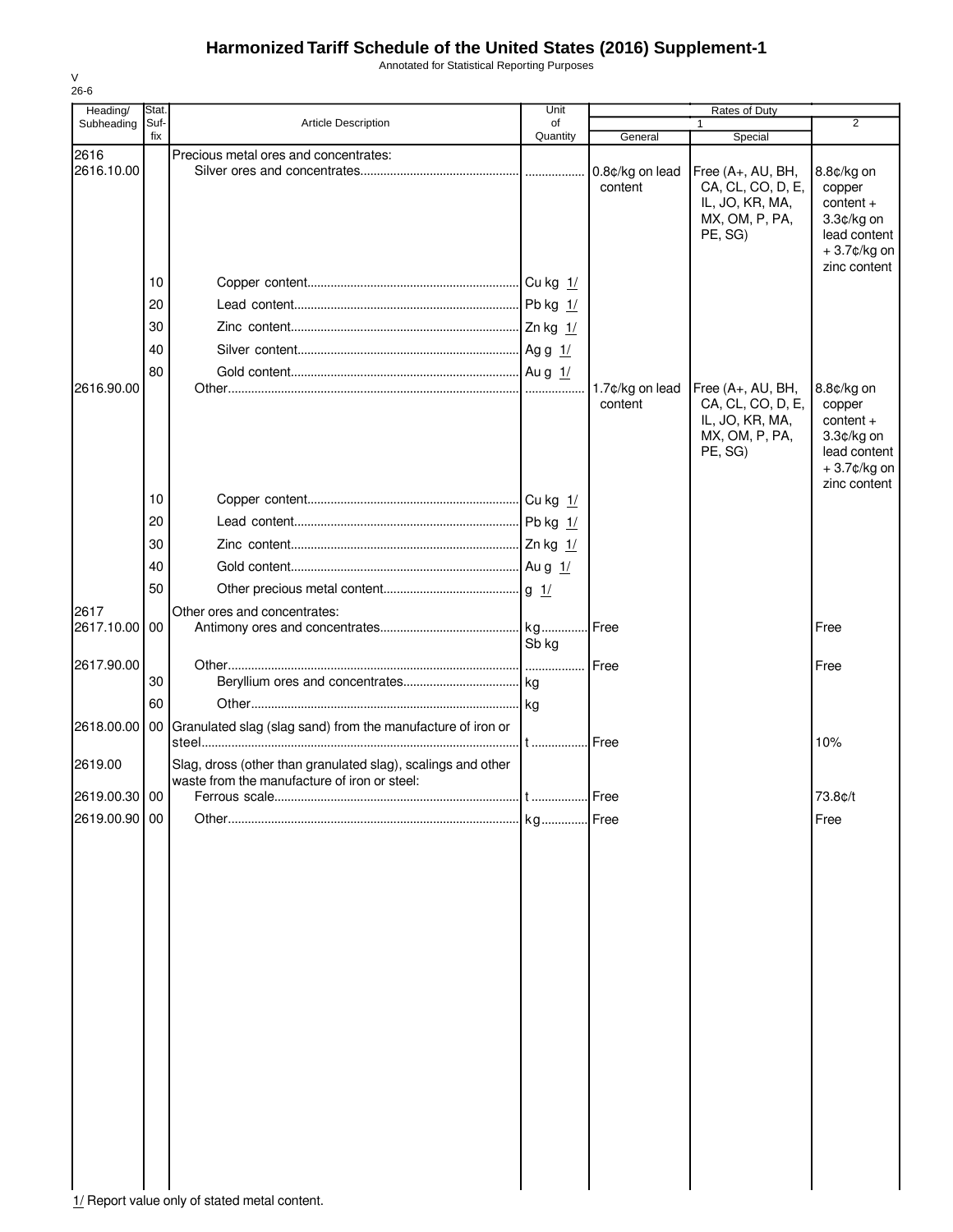Annotated for Statistical Reporting Purposes

| Heading/                 | Stat.       |                                                                                                                                                         | Unit           |                                                                   | Rates of Duty                                                                         |                                                                                                  |
|--------------------------|-------------|---------------------------------------------------------------------------------------------------------------------------------------------------------|----------------|-------------------------------------------------------------------|---------------------------------------------------------------------------------------|--------------------------------------------------------------------------------------------------|
| Subheading               | Suf-<br>fix | <b>Article Description</b>                                                                                                                              | of<br>Quantity | General                                                           | Special                                                                               | 2                                                                                                |
| 2620                     |             | Slag, ash and residues (other than from the manufacture of<br>iron or steel), containing arsenic, metals or their compounds:<br>Containing mainly zinc: |                |                                                                   |                                                                                       |                                                                                                  |
| 2620.11.00 00            |             |                                                                                                                                                         |                |                                                                   |                                                                                       | 5%                                                                                               |
| 2620.19<br>2620.19.30 00 |             | Other:                                                                                                                                                  | Zn kg          |                                                                   |                                                                                       | 3.3¢/kg                                                                                          |
| 2620.19.60               |             |                                                                                                                                                         |                | $0.7$ ¢/kg on<br>copper content<br>$+0.7$ ¢/kg on<br>lead content | Free (A, AU, BH,<br>CA, CL, CO, D, E,<br>IL, JO, KR, MA,<br>MX, OM, P, PA,<br>PE, SG) | 8.8¢/kg on<br>copper<br>$content +$<br>3.3¢/kg on<br>lead content<br>+3.7¢/kg on<br>zinc content |
|                          | 10          |                                                                                                                                                         |                |                                                                   |                                                                                       |                                                                                                  |
|                          | 20          |                                                                                                                                                         |                |                                                                   |                                                                                       |                                                                                                  |
|                          | 30          |                                                                                                                                                         |                |                                                                   |                                                                                       |                                                                                                  |
|                          | 40          |                                                                                                                                                         |                |                                                                   |                                                                                       |                                                                                                  |
|                          | 50          | Containing mainly lead:                                                                                                                                 |                |                                                                   |                                                                                       |                                                                                                  |
| 2620.21.00               |             | Leaded gasoline sludges and leaded anti-knock                                                                                                           |                |                                                                   |                                                                                       | 8.8¢/kg on<br>copper<br>$content +$<br>$3.3¢/kg$ on<br>lead content<br>+3.7¢/kg on               |
|                          | 10          |                                                                                                                                                         |                |                                                                   |                                                                                       | zinc content                                                                                     |
|                          | 20          |                                                                                                                                                         |                |                                                                   |                                                                                       |                                                                                                  |
|                          | 30          |                                                                                                                                                         |                |                                                                   |                                                                                       |                                                                                                  |
|                          | 40          |                                                                                                                                                         |                |                                                                   |                                                                                       |                                                                                                  |
|                          | 50          |                                                                                                                                                         |                |                                                                   |                                                                                       |                                                                                                  |
| 2620.29.00               | 10          |                                                                                                                                                         |                | Free                                                              |                                                                                       | 8.8¢/kg on<br>copper<br>$content +$<br>3.3¢/kg on<br>lead content<br>+3.7¢/kg on<br>zinc content |
|                          | 20          |                                                                                                                                                         |                |                                                                   |                                                                                       |                                                                                                  |
|                          | 30          |                                                                                                                                                         |                |                                                                   |                                                                                       |                                                                                                  |
|                          | 40          |                                                                                                                                                         |                |                                                                   |                                                                                       |                                                                                                  |
|                          | 50          |                                                                                                                                                         |                |                                                                   |                                                                                       |                                                                                                  |
|                          |             |                                                                                                                                                         |                |                                                                   |                                                                                       |                                                                                                  |

1/ Report value only of stated metal content.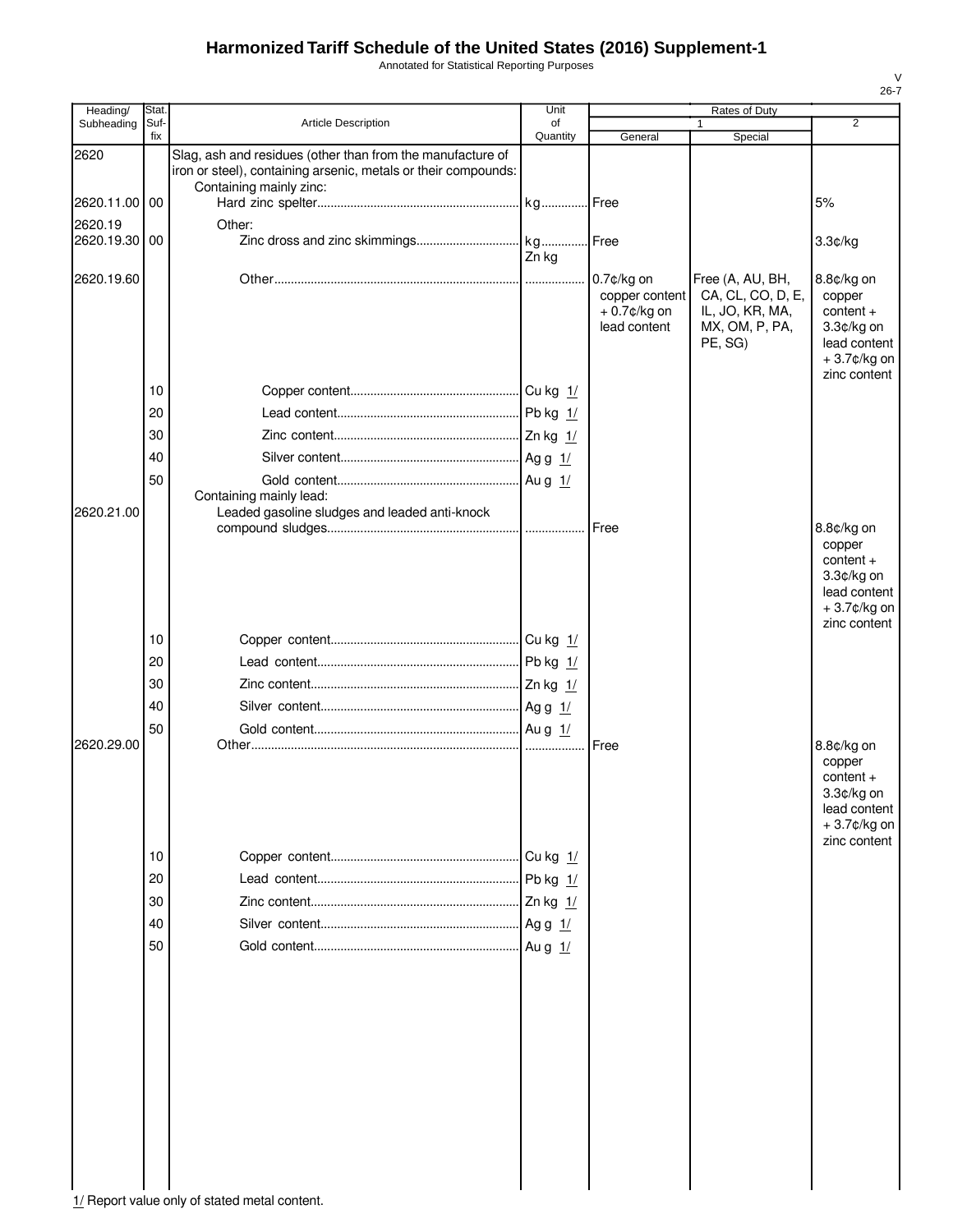Annotated for Statistical Reporting Purposes

| Heading/      | Stat.       |                                                                                                                                                                                | Unit           |         | Rates of Duty                                                                          |                                                                                  |
|---------------|-------------|--------------------------------------------------------------------------------------------------------------------------------------------------------------------------------|----------------|---------|----------------------------------------------------------------------------------------|----------------------------------------------------------------------------------|
| Subheading    | Suf-<br>fix | Article Description                                                                                                                                                            | of<br>Quantity | General | Special                                                                                | $\overline{2}$                                                                   |
| 2620 (con.)   |             | Slag, ash and residues (other than from the manufacture of<br>iron or steel), containing arsenic, metals or their compounds:                                                   |                |         |                                                                                        |                                                                                  |
| 2620.30.00    |             | (con.)                                                                                                                                                                         |                |         |                                                                                        | 8.8¢/kg on<br>copper<br>$content +$<br>3.3¢/kg on<br>lead content<br>+3.7¢/kg on |
|               | 10          |                                                                                                                                                                                |                |         |                                                                                        | zinc content                                                                     |
|               | 20          |                                                                                                                                                                                |                |         |                                                                                        |                                                                                  |
|               |             |                                                                                                                                                                                |                |         |                                                                                        |                                                                                  |
|               | 30<br>40    |                                                                                                                                                                                |                |         |                                                                                        |                                                                                  |
|               |             |                                                                                                                                                                                |                |         |                                                                                        |                                                                                  |
| 2620.40.00    | 50          |                                                                                                                                                                                |                | Free    |                                                                                        | Free                                                                             |
|               | 30          |                                                                                                                                                                                | $V2O5$ kg      |         |                                                                                        |                                                                                  |
| 2620.60       | 60          | Containing arsenic, mercury, thallium or their mixtures, of<br>a kind used for the extraction of arsenic or those metalsor<br>for the manufacture of their chemical compounds: |                |         |                                                                                        |                                                                                  |
| 2620.60.10 00 |             | Of a kind used only for the extraction of arsenic or the                                                                                                                       |                |         |                                                                                        |                                                                                  |
|               |             |                                                                                                                                                                                |                |         | Free (A+, AU, BH,<br>CA, CL, CO, D, E,<br>IL, JO, KR, MA,<br>MX, OM, P, PA,<br>PE, SG) | 25%                                                                              |
| 2620.60.90 00 |             |                                                                                                                                                                                |                |         |                                                                                        | 30%                                                                              |
|               |             | 1/ Report value only of stated metal content.                                                                                                                                  |                |         |                                                                                        |                                                                                  |